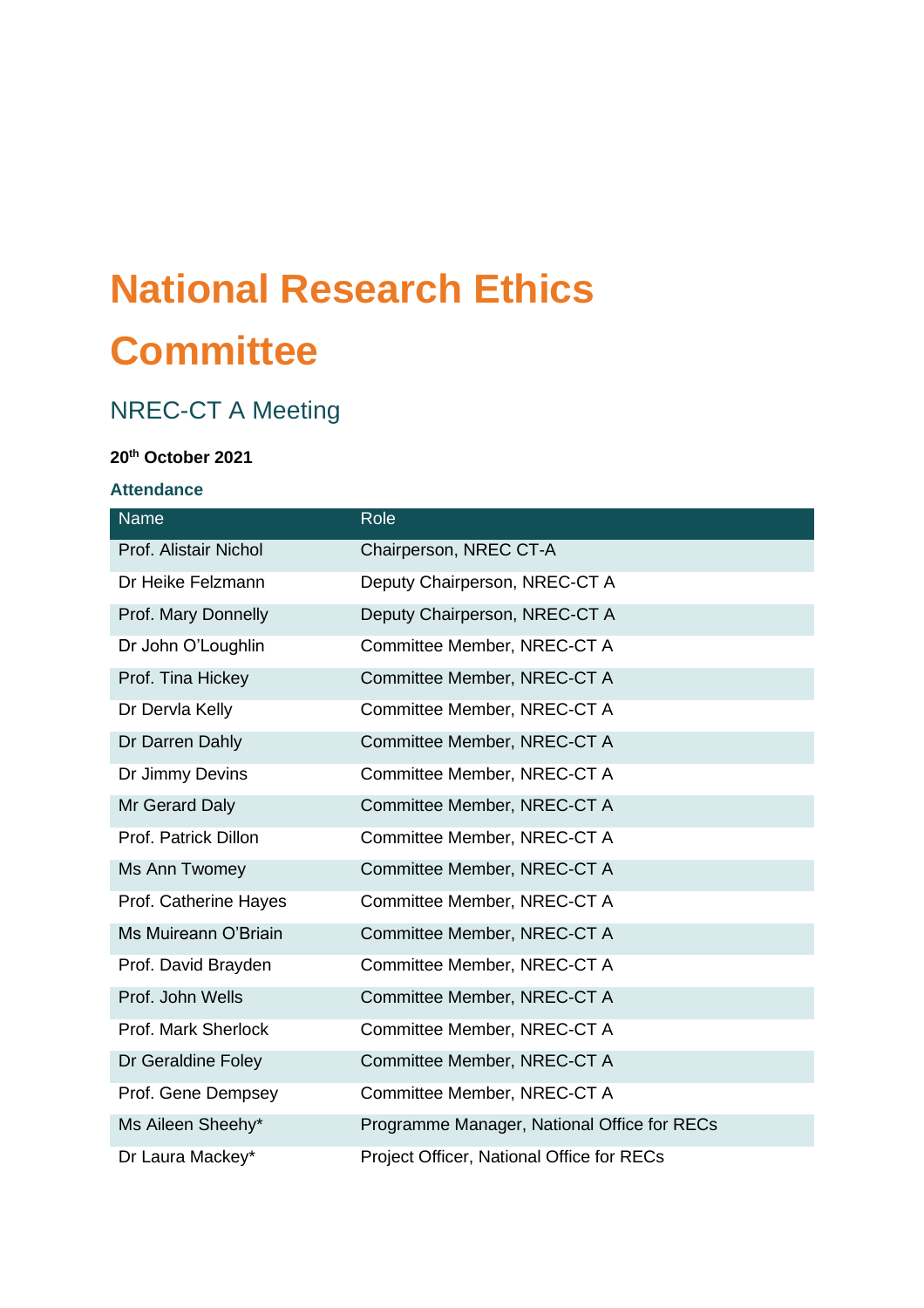\*Drafted minutes

**Apologies:** none

**Quorum for decisions:** Yes

# **Agenda**

- Welcome & Apologies
- Amendment 21-NREC-CT-092\_AMEND-1
- Amendment 21-NREC-CT-093\_AMEND-1
- Amendment 21-NREC-CT-057\_AMEND-2
- Amendment 21-NREC-CT-098 AMEND-1
- Amendment 21-NREC-CT-099\_AMEND-1
- Amendment 21-NREC-CT-062\_AMEND-2
- Amendment 21-NREC-CT-104\_AMEND-1
- Amendment 21-NREC-CT-107\_AMEND-1
- Amendment 21-NREC-CT-105\_AMEND-1
- Amendment 21-NREC-CT-103\_AMEND-1
- AOB
- The Chair welcomed the NREC-CT A.
	- The minutes from the previous NREC-CT A meeting on 22<sup>nd</sup> September 2021 were approved.
	- A committee member queried a request for further information related to application 21-NREC-CT-086. This was noted by National Office staff and was included as a further clarification under a condition of a favourable opinion
	- A committee member noted that a previous submission (21-NREC-CT-083) had withdrawn their trial after review by the NREC-CT A. This trial will likely be resubmitted at a later date.
	- The NREC Business Report was discussed and noted.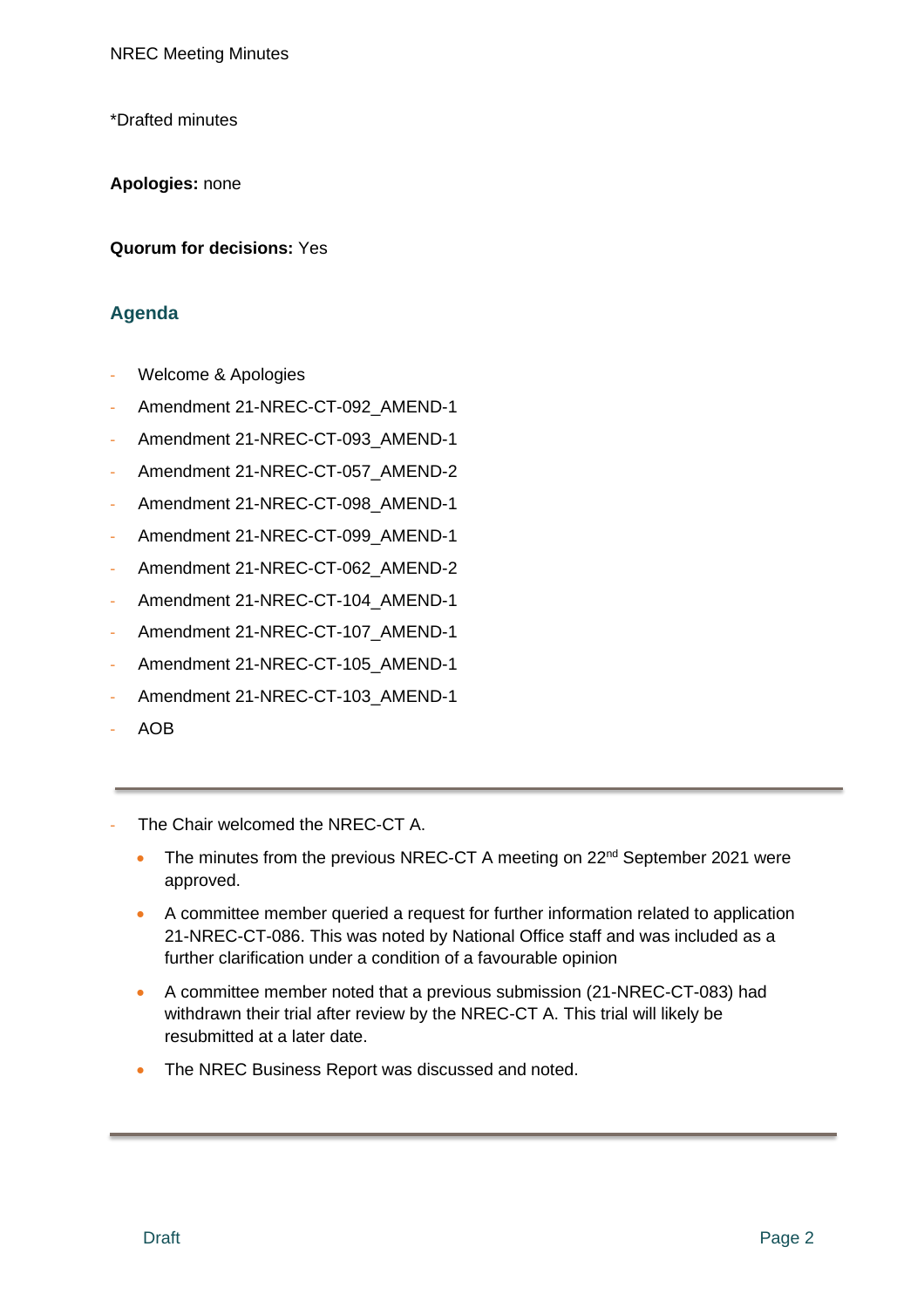# **Applications**

#### **21-NREC-CT-092\_AMEND-1**

Principal Investigator: Prof. Maeve Lowery

Study title: A Phase III, Randomized, Double-blind Trial Comparing Trastuzumab Plus Chemotherapy and Pembrolizumab With Trastuzumab Plus Chemotherapy and Placebo as First-line Treatment in Participants with HER2 Positive Advanced Gastric or Gastroesophageal Junction Adenocarcinoma (KEYNOTE 811)

Lead institution: St James's Hospital

- NREC-CT comments:
- The NREC-CT A noted that this application represents a substantial amendment to a Phase III, Randomized, Double-blind Trial Comparing Trastuzumab Plus Chemotherapy and Pembrolizumab With Trastuzumab Plus Chemotherapy and Placebo as First-line Treatment in Participants with HER2 Positive Advanced Gastric or Gastroesophageal Junction Adenocarcinoma.
- The NREC-CT A agreed that this substantial amendment application was well-prepared and the changes made to the protocol and participant information leaflets were reasonable.
- Based on the above, the NREC-CT A agreed that this substantial amendment application can be designated as favourable.
	- NREC-CT Decision:
- **Favourable**

# **21-NREC-CT-093\_AMEND-1**

Principal Investigator: Dr Brian Casserly

Study title: A Phase 3, Open-label Study Evaluating the Long-term Safety and Efficacy of VX-445 Combination Therapy in Subjects with Cystic Fibrosis Who Are Heterozygous for the F508del Mutation and a Gating or Residual Function Mutation (F/G and F/RF Genotypes)

Lead institution: University Hospital Limerick

- NREC-CT comments:
- The NREC-CT A noted that this application represents a substantial amendment to a Phase 3, Open-label Study Evaluating the Long-term Safety and Efficacy of VX-445 Combination Therapy in Subjects with Cystic Fibrosis Who Are Heterozygous for the F508del Mutation and a Gating or Residual Function Mutation.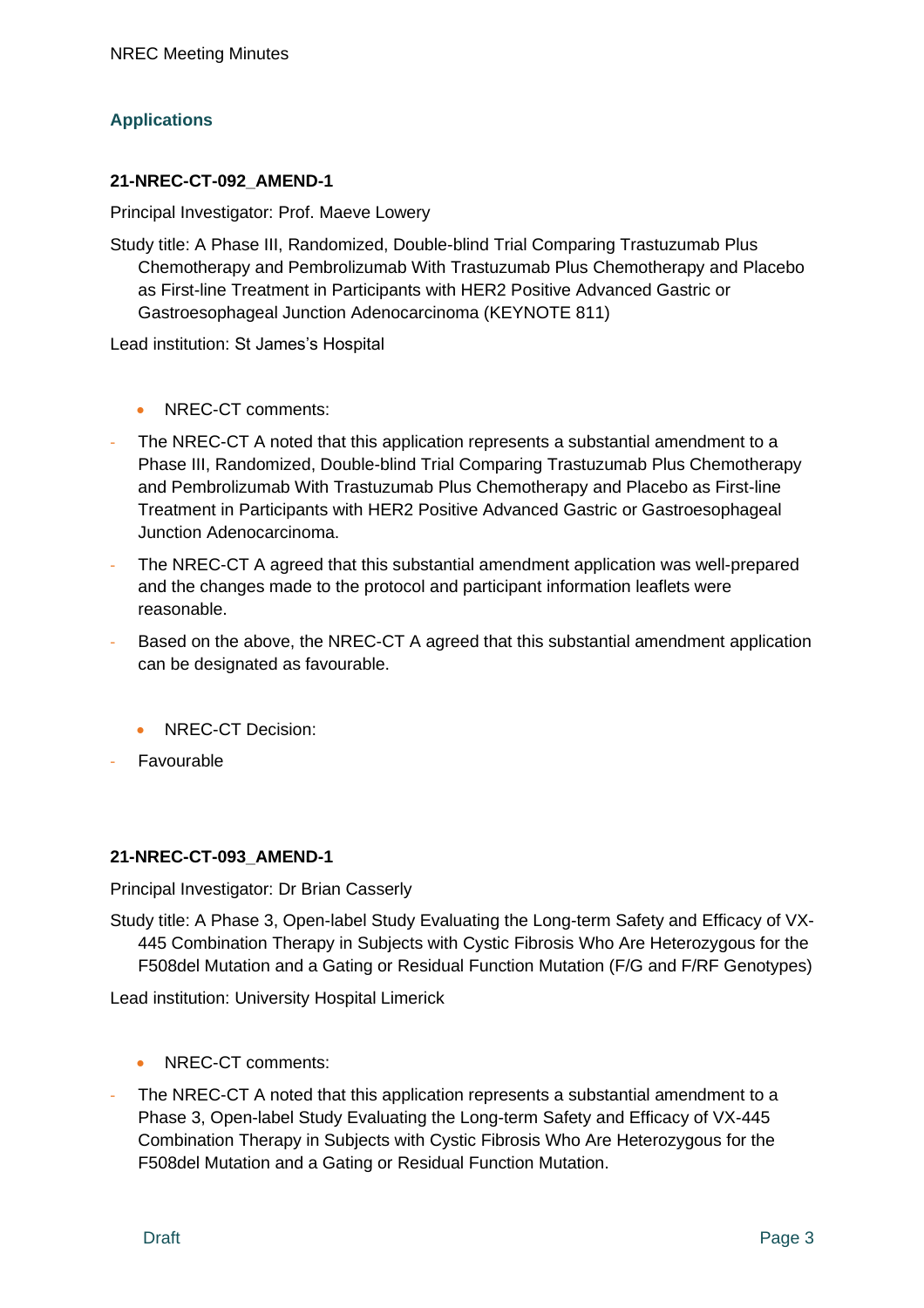- The NREC-CT A acknowledged that this substantial amendment application was clearly presented for the most part.
- The NREC-CT A agreed that additional clarification was required to inform its deliberations and was not in a position to return a final ethics opinion.
	- NREC-CT Decision:
- Request for Further Information
	- Further Information Requested:
- The NREC-CT A requested that the following sentence is re-added to the PIL: '*Only the researchers or others who are doing their jobs will be able to see the information about you from this research study* '.
- The NREC-CT A noted that those not participating in the study or those who withdraw from the study will not get access to the treatment. The NREC-CT A requested clarity around how those not participating in the trial can gain access the treatment in Ireland outside of the trial and that this information also be included in the PIL.

#### **21-NREC-CT-057\_AMEND-2**

Principal Investigator: Prof. Catherine Kelly

Study title: A Multicenter, Open-label, Randomized, Phase 3 Trial to Compare the Efficacy and Safety of Lenvatinib in Combination with Pembrolizumab Versus Treatment of Physician's Choice in Participants with Advanced Endometrial Cancer

Lead institution: Mater Misericordiae University Hospital

- NREC-CT comments:
- The NREC-CT A noted that this application represents a substantial amendment to a Multicenter, Open-label, Randomized, Phase 3 Trial to Compare the Efficacy and Safety of Lenvatinib in Combination with Pembrolizumab Versus Treatment of Physician's Choice in Participants with Advanced Endometrial Cancer.
- The NREC-CT A agreed that the changes outlined in the Investigator Brochure were clearly outlined.
- Based on the above, the NREC-CT A agreed that this substantial amendment application can be designated as favourable.
	- NREC-CT Decision:
- **Favourable**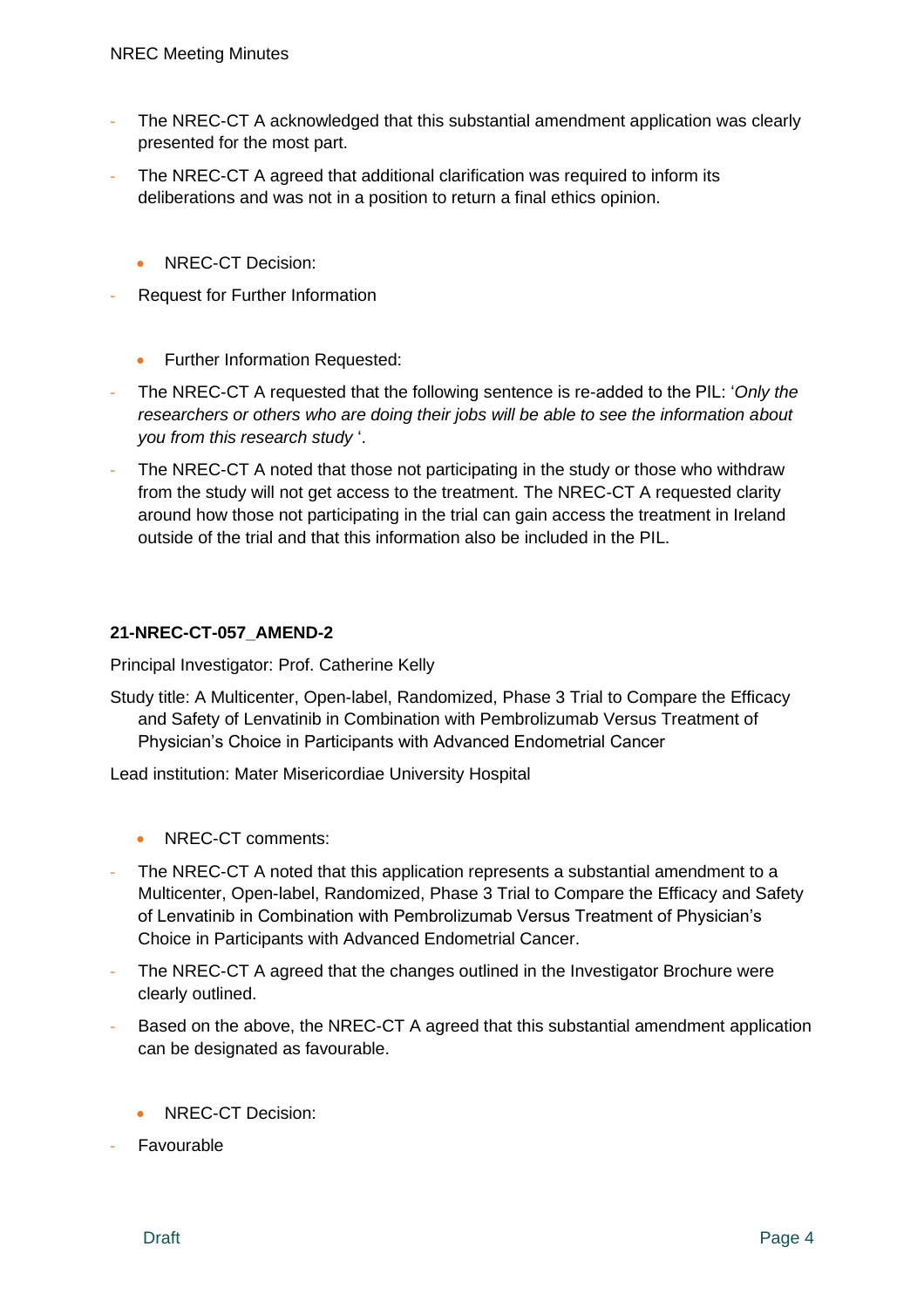#### **21-NREC-CT-098\_AMEND-1**

Principal Investigator: Dr Paul McNally

Study title: A Phase 3, Open-label Study Evaluating the Long-term Safety of VX445 Combination Therapy in Subjects with Cystic Fibrosis

Lead institution: Children's Health Ireland, Crumlin

- NREC-CT comments:
- The NREC-CT A noted that this application represents a substantial amendment to a Phase 3, Open-label Study Evaluating the Long-term Safety of VX445 Combination Therapy in Subjects with Cystic Fibrosis.
- The NREC-CT A agreed that the substantial amendments made to this study were clearly presented and reasonable.
- Based on the above, the NREC-CT A agreed that this substantial amendment application can be designated as favourable.
	- NREC-CT Decision:
- **Favourable**

# **21-NREC-CT-099\_AMEND-1**

Principal Investigator: Dr Richard Bambury

- Study title: A phase III, randomized, double-blind,placebo controlled,Multicenter trial testing Ipatasertib plus abiraterone plus Prednisone/prednisolone, relative to Placebo plus abiraterone plus Prednisone/prednisolone in adult male Patients with asymptomatic or mildly Symptomatic, previously untreated, Metastatic castrate-resistant prostate **Cancer** 

Lead institution: Cork University Hospital

- NREC-CT comments:
- The NREC-CT A noted that this application represents a substantial amendment to a phase III, randomized, double-blind,placebo controlled,Multicenter trial testing Ipatasertib plus abiraterone plus Prednisone/prednisolone, relative to Placebo plus abiraterone plus Prednisone/prednisolone in adult male Patients with asymptomatic or mildly Symptomatic, previously untreated, Metastatic castrate-resistant prostate Cancer.
- The NREC-CT A highlighted that while the updates made to the Investigator Brochure were clear, additional clarification as to whether this impacted other documentation was required.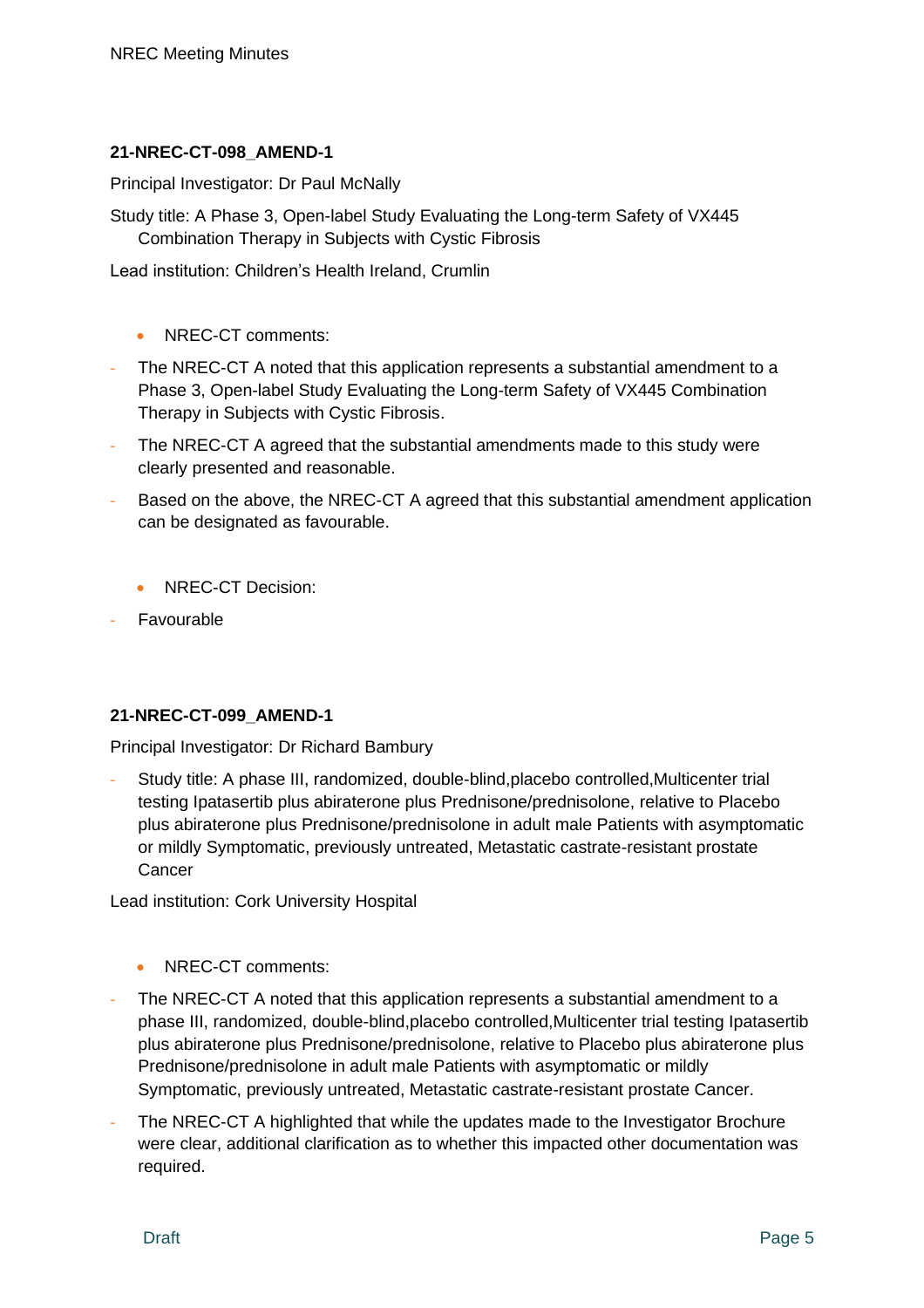- Given these inconsistencies the NREC-CT A agreed that it was not in a position to return a final ethics opinion and further information is required to inform its deliberations.
	- NREC-CT Decision:
- Request for Further Information
	- Further Information Requested:
- The NREC-CT A requested further information on how the changes related to the safety information have not warranted changes to the participant materials.
- The NREC-CT A requested further information on how existing participants and new participants will be made aware of the updated safety information.
- The NREC-CT A requested a copy of the of latest version of the Participant Information Leaflet.

#### **21-NREC-CT-062\_AMEND-2**

Principal Investigator: Prof. Ray McDermott

Study title: A Phase 3, Randomized, Double-blind Trial of Pembrolizumab (MK-3475) Plus Enzalutamide Versus Placebo Plus Enzalutamide in Participants with Metastatic Castration-Resistant Prostate Cancer (mCRPC) (KEYNOTE-641)

Lead institution: St Vincent's University Hospital

- NREC-CT comments:
- The NREC-CT A noted that this application represents a substantial amendment to a Phase 3, Randomized, Double-blind Trial of Pembrolizumab (MK-3475) Plus Enzalutamide Versus Placebo Plus Enzalutamide in Participants with Metastatic Castration-Resistant Prostate Cancer.
- The NREC-CT A acknowledged that the substantial amendments made to the Investigator Brochure and Participant Information Leaflet were clear and reasonable.
- Based on the above, the NREC-CT A agreed that this substantial amendment application can be designated as favourable.
	- NREC-CT Decision:
- **Favourable**

-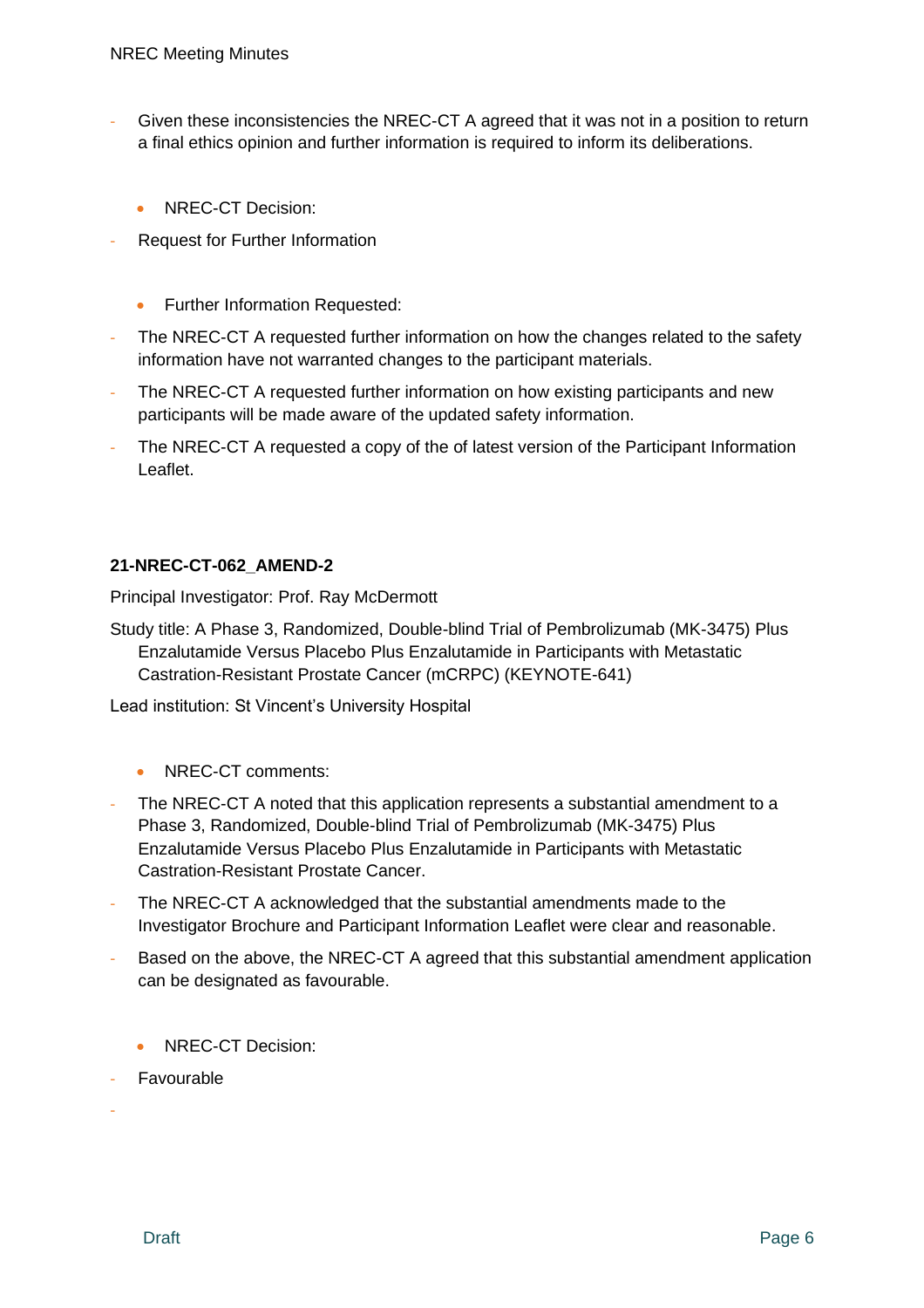# **21-NREC-CT-104\_AMEND-1**

Principal Investigator: Dr Ciara McDonnell

Study title: ACcomplisH: A Phase 2, multicenter, double-blind, randomized, placebocontrolled, dose escalation trial evaluating safety, efficacy, and pharmacokinetics of subcutaneous doses of TransCon CNP administered once weekly for 52 weeks in prepubertal children with achondroplasia followed by an Open-Label Extension Period

Lead institution: Temple Street Hospital

- NREC-CT comments:
- The NREC-CT A noted that this application represents a substantial amendment to a Phase 2, multicenter, double-blind, randomized, placebo-controlled, dose escalation trial evaluating safety, efficacy, and pharmacokinetics of subcutaneous doses of TransCon CNP administered once weekly for 52 weeks in prepubertal children with achondroplasia followed by an Open-Label Extension Period.
- The NREC-CT A agreed that while some clarifications across the documentation were required, this application can be designated as Favourable with Conditions.
	- NREC-CT Decision:
- Favourable with Conditions
	- Associated Conditions:
- The NREC-CT A requested further information on how the changes related to the protocol and investigator brochure have not warranted changes to the participant materials.
- The NREC-CT A requested a copy of the of latest version of the Participant Information Leaflet.

# **21-NREC-CT-107\_AMEND-1**

Principal Investigator: Dr Declan O'Rourke

Study title: A Double-Blind, Placebo-Controlled, Multicenter Study with an Open-Label Extension to Evaluate the Efficacy and Safety of SRP-4045 and SRP-4053 in Patients with Duchenne Muscular Dystrophy

Lead institution: Temple Street Hospital

- NREC-CT comments:
- The NREC-CT A noted that this application represents a substantial amendment to a Double-Blind, Placebo-Controlled, Multicenter Study with an Open-Label Extension to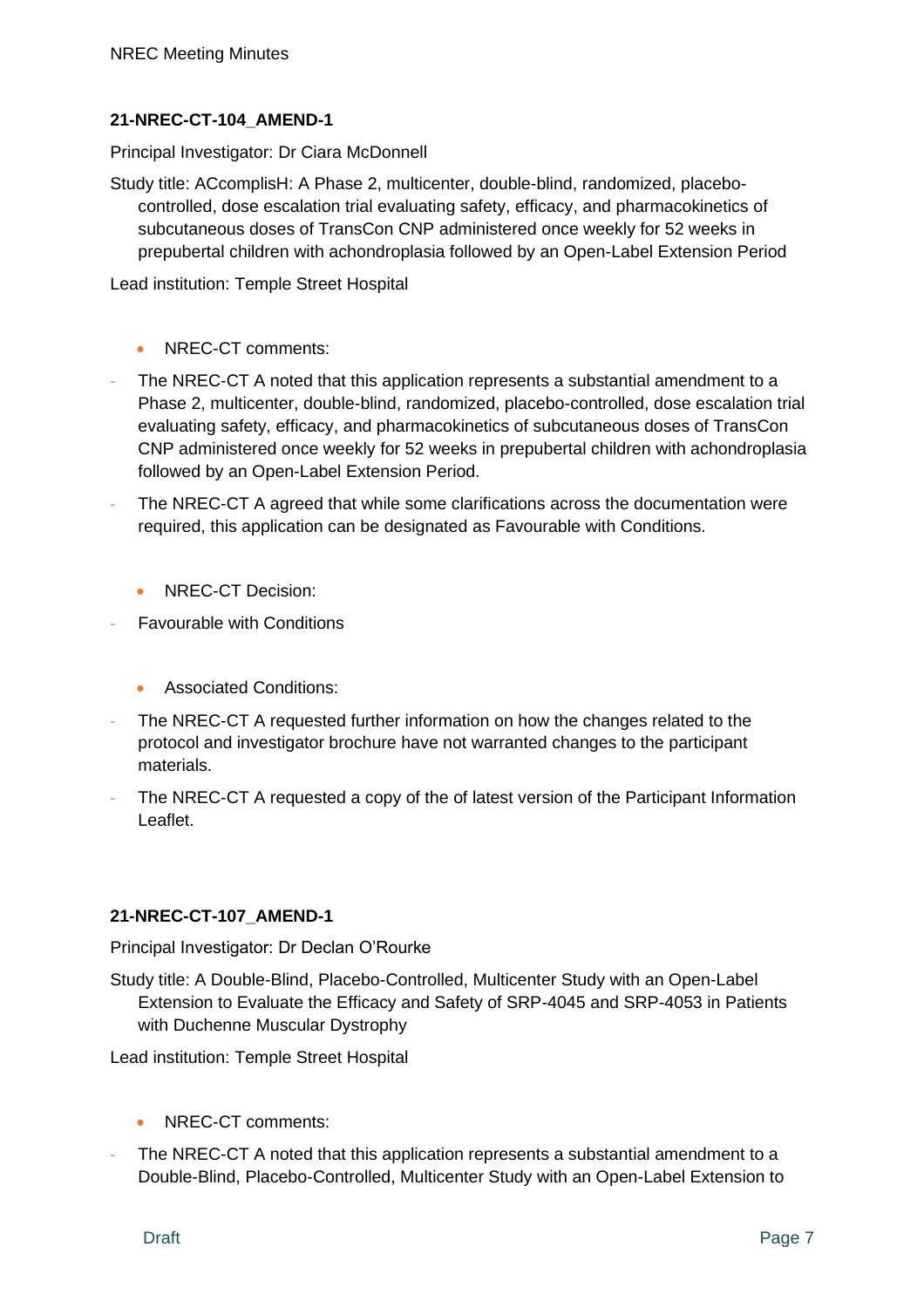Evaluate the Efficacy and Safety of SRP-4045 and SRP-4053 in Patients with Duchenne Muscular Dystrophy.

- The NREC-CT A highlighted that updates to a number of documents have been included in this substantial amendment.
- The NREC-CT A acknowledged what while most changes are reasonable, some inconsistencies regarding the changes made in the protocol and IB are not clearly reflected in the Participant Information Leaflets.
- Given these inconsistencies the NREC-CT A was not in a position to return a final ethics opinion and required further information to inform its deliberations.
	- NREC-CT Decision:
- Request for Further Information
	- Further Information Requested:
- The NREC-CT A requested that the PIL and the Consent Form are reviewed for accuracy throughout particularly with reference to the length of extension period, frequency of biopsy.
- The NREC-CT A requested that the Assent Forms for different age groups are checked for inconsistencies regarding, e.g. representation of adverse events, statement regarding missing school which currently appears only in the form for youngest children etc.
- The NREC-CT A noted inconsistency in inclusion/exclusion of placebo numbers in statements regarding numbers who have received the drug and requested that all participant materials are revised to ensure that placebo numbers are excluded in the statements regarding the numbers who have previously received the drug.
- The NREC-CT A requested that that the recordings of online transmitted tests being held for 15 years are de-identified.
- The NREC-CT A noted that the text in the ICF refers to 'low rates of treatment-related serious (17.5%) or severe (21.3%) adverse events'. As these figures are relatively high, the NREC-CT A requested that the language around serious or severe adverse events is amended.
- The NREC-CT A requested the following changes to the participant materials:
	- o The word 'optional' has been changed to 'elective' in one of the Adolescent Assent forms, though retained for an older age-group. The NREC-CT A considers that the term 'optional' is more accessible and should be used in all of the Adolescent materials.
	- o The Main ICF has an amendment which states "I agree to have my functional assessments transmitter via an online streaming…". This should be corrected to 'my child's…'.
	- o A more accessible font should be used in the Assent for Under 8 Years rather than Italic cursive, more like the kind of font used in early readers.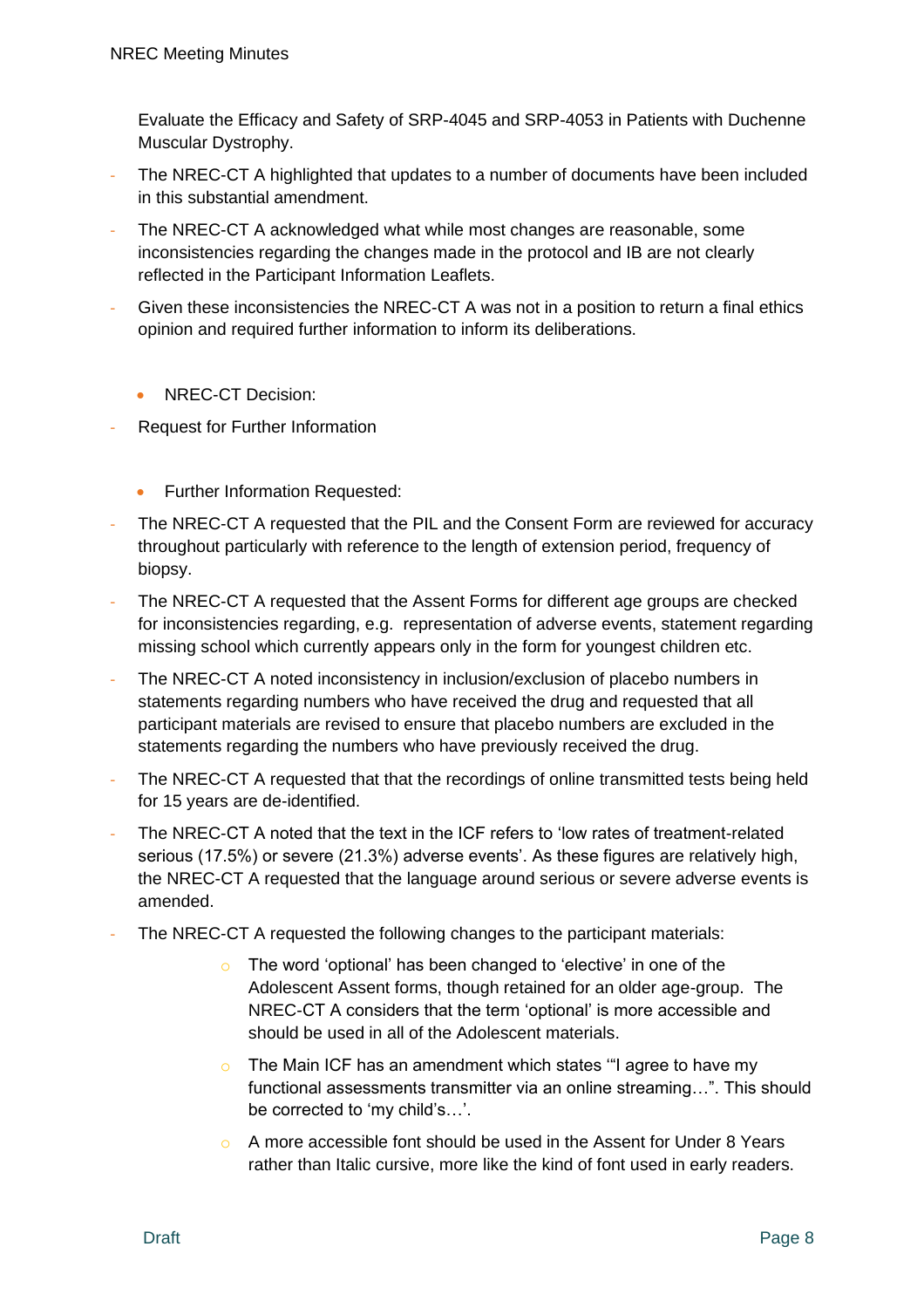- o In the Assent Age 8-12, Page 3 states biopsy 'done after about a year or two years". Is this accurate if the biopsy at week 48 has been dropped?
- o In the Assent Age 12-14, Page 3 states 'to start taking new medicine'. The NREC-CT A requests that this is amended as many of the participants will receive a placebo.

# **21-NREC-CT-105\_AMEND-1**

Principal Investigator: Prof. John Crown

Study title: A Randomized, Double-blind, Placebo-controlled, Phase 3 Study of Pembrolizumab Plus Chemotherapy Versus Placebo Plus Chemotherapy for the Treatment of Chemotherapy-Candidate Hormone Receptor-Positive, Human Epidermal Growth Factor Receptor 2- Negative (HR+/HER2-) Locally Recurrent Inoperable or Metastatic Breast Cancer (KEYNOTE-B49)

Lead institution: St Vincent's University Hospital

- NREC-CT comments:
- The NREC-CT A noted that this application represents a substantial amendment to a Randomized, Double-blind, Placebo-controlled, Phase 3 Study of Pembrolizumab Plus Chemotherapy Versus Placebo Plus Chemotherapy for the Treatment of Chemotherapy-Candidate Hormone Receptor-Positive, Human Epidermal Growth Factor Receptor 2- Negative Locally Recurrent Inoperable or Metastatic Breast Cancer.
- The NREC-CT A commented positively on a number of documents in this substantial amendment application, in particular, the future use of biological samples consent form.
- The NREC-CT A agreed that additional clarification was required on certain elements of the documentation to inform its deliberations and was not in a position to return a final ethics opinion.
	- NREC-CT Decision:
- Request for Further Information
	- Further Information Requested:
- The NREC-CT A requested that the term 'leftover tumour tissue' is amended to a more appropriate term such as 'tumour tissue remaining after the study'.
- The NREC-CT A requested clarity on whether participants will be able to access new treatments if they become available over the duration of the trial. If so, the NREC-CT recommended that this is included in the Participant Information Leaflet.
- The NREC-CT A noted that the CV of the Principal Investigator was submitted with the amendment documentation but considered that some of the information provided was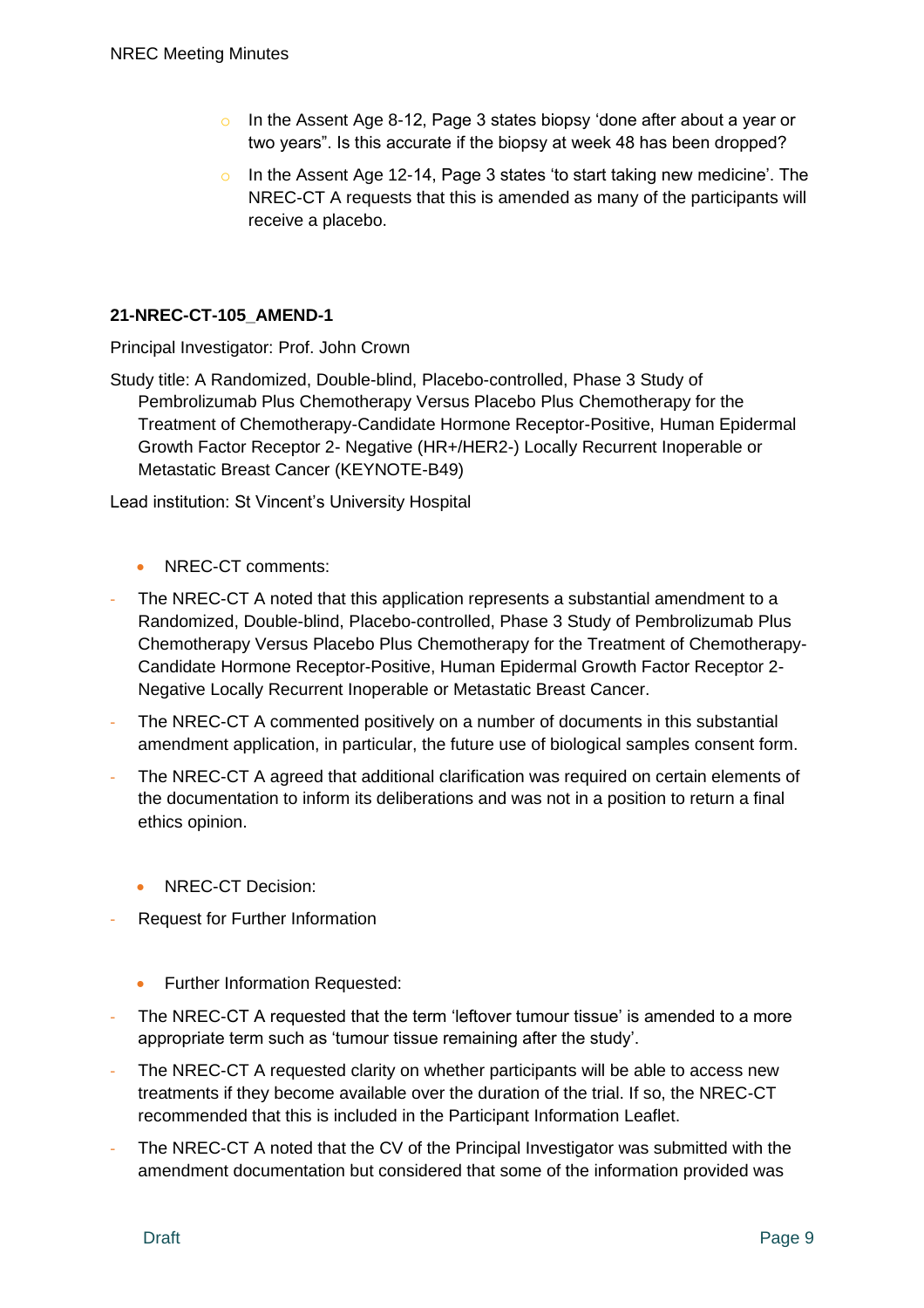limited. The NREC-CT A requested that a more comprehensive CV is submitted for review.

# **21-NREC-CT-103\_AMEND-1**

Principal Investigator: Dr Helen Ann (Eibhlin) Conneally

Study title: A Phase 3, multicenter, open-label, randomized study to evaluate the efficacy and safety of fedratinib compared to best available therapy in subjects with DIPSS intermediate or high-risk primary myelofibrosis, post-polycythemia vera myelofibrosis, or post-essential thrombocythemia myelofibrosis and previously treated with ruxolitinib (The "FREEDOM-2" trial)

Lead institution: St James's University Hospital

- NREC-CT comments:
- The NREC-CT A noted that this application represents a substantial amendment to a Phase 3, multicenter, open-label, randomized study to evaluate the efficacy and safety of fedratinib compared to best available therapy in subjects with DIPSS -intermediate or high-risk primary myelofibrosis, post-polycythemia vera myelofibrosis, or post-essential thrombocythemia myelofibrosis and previously treated with ruxolitinib.
- The NREC-CT A acknowledged that all changes described in this substantial amendment application was in line with FDA requirements.
- The NREC-CT A noted a minor inconsistency regarding medication administration and was not in a position to return a final ethics opinion. Further information was required to inform its deliberations.
	- NREC-CT Decision:
- Request for Further Information
	- Further Information Requested:
- The NREC-CT A noted that the FDA follow-up in the documentation for thiamine was 90 days, however the follow-up for this study is 30 days. The NREC-CT A requested clarity around the 30 day follow-up and whether this is based on the 2013 FDA review of studies.

AOB: